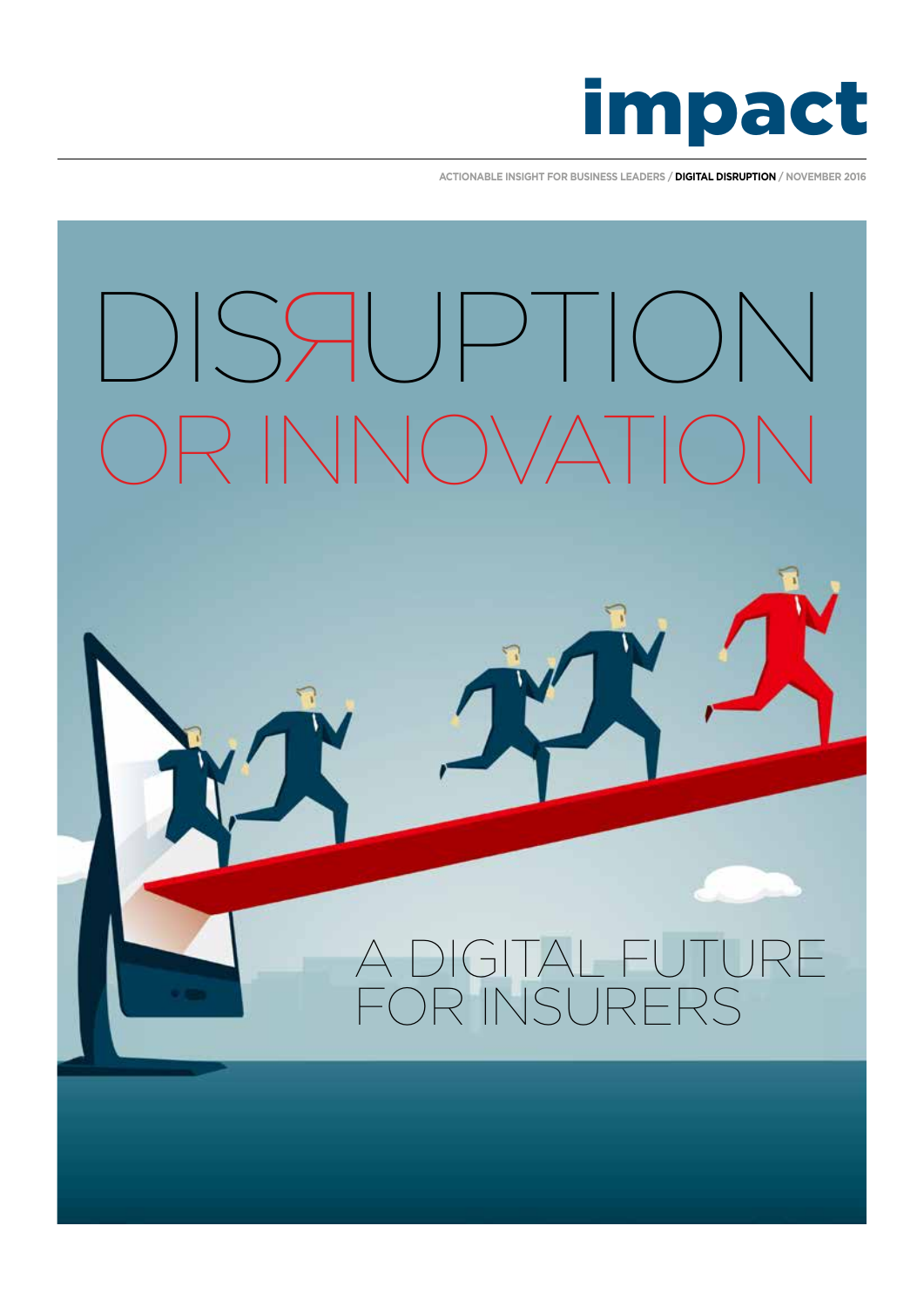impact

02 **ACTIONABLE INSIGHT FOR BUSINESS LEADERS / DIGITAL DISRUPTION / NOVEMBER 2016**



A technology and data revolution is on its way, but will insurers be the disrupters or the disrupted? By Stuart Collins

> echnology is emerging as a major issue for the insurance industry. Whether it is driverless cars or the Internet of Things, technology has the power to change risks and to turn the 300-year-old insurance industry on its head.

Technology is opening up the insurance market to new players. Many outside the industry now see the business of selling protection as ripe for change, with data and analytics in particular able to generate more efficient business models and new approaches. **THE CONSTRUCTED SERVER CONSTRUCTED**<br>Triplet and the market

"New entrants are unshackled by the past and do not have legacy systems and historical ways of working," says Neil Cantle, principal and consulting actuary at Milliman in London.

The digital world could prove to be "fundamentally disruptive" for insurers, believes Richard Clark, head of business development at Xuber, the software business of Xchanging, part of Computer Sciences Corp. Technology is already encouraging competition from outside, he says, with the likes of Google and Amazon interested in insurance. These companies have expertise in collecting and using data, as well shaping their offerings to meet consumer needs.

In a survey of insurers by Capgemini (2016 World Insurance Report), respondents placed Google as the single biggest threat from a new entrant, with Amazon in third, followed by so-called 'insurtech' startups. Interestingly, insurers said product manufacturers looking to self-insure were the second biggest threat.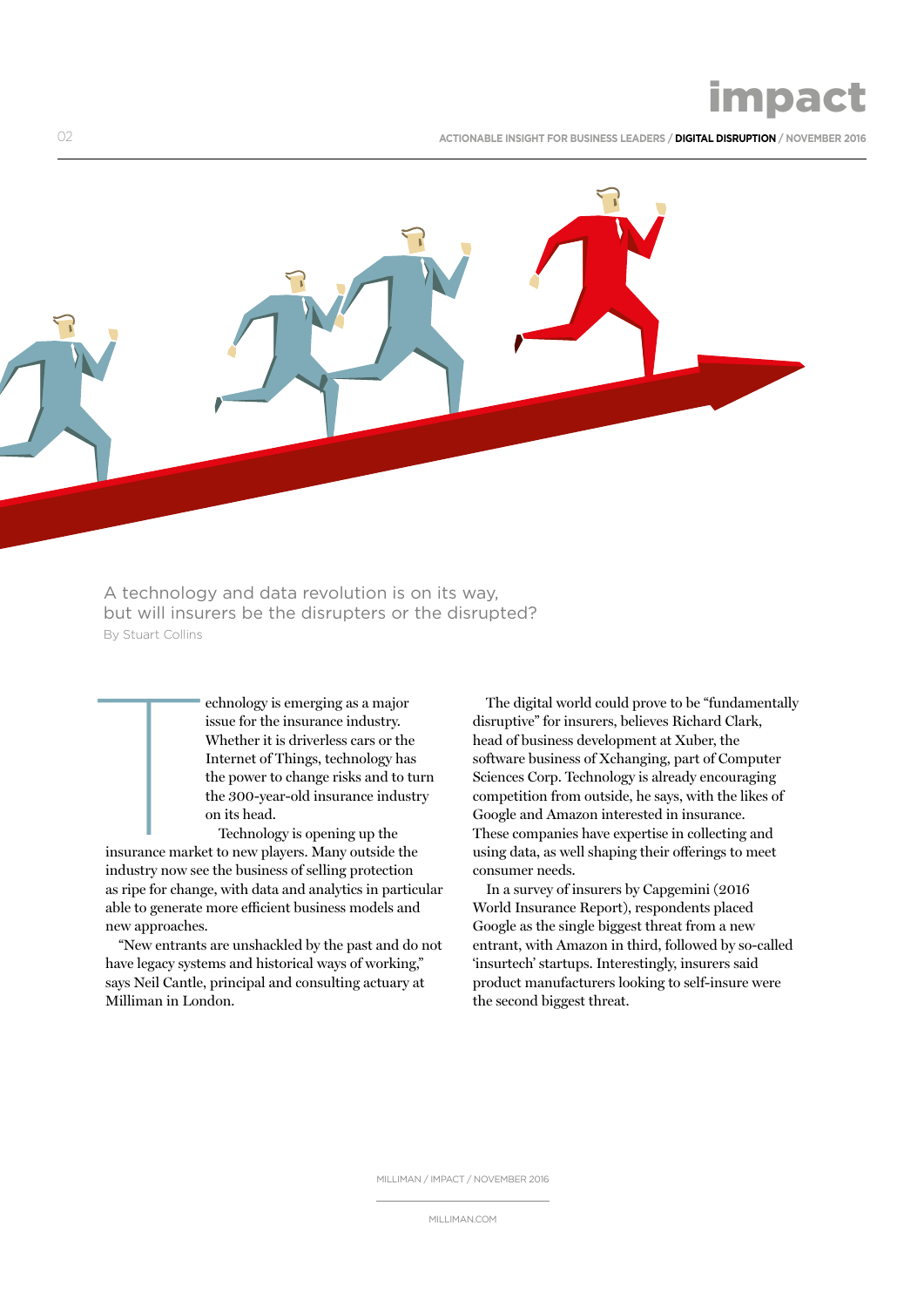impact

*Any organisation that has a good understanding of data will be a threat to insurers. The 'uber' of the insurance world will happen. It's not a question* 

*of if, butwhen.*

David Nichols, UKGI chief operating officer, Zurich Insurance

"Any organisation that has a good understanding of data will be a threat to insurers. The 'uber' of the insurance world will happen. It's not a question of if, but when," says David Nichols, UKGI chief operating officer at Zurich Insurance.

Innovative startup insurers are already using data and analytics to disrupt the insurance industry – investments in such companies more than tripled in 2015 to \$2.6 billion, according to CBI Insights.

Peer-to-peer insurers, such as New York-based Lemonade, have promised to bring a new customer experience and business model to break into the massive US insurance market. Lemonade has already

received the backing of venture capital firm Sequoia Capital and a group of reinsurers, including Lloyd's, Berkshire Hathaway, XL Catlin and Hiscox.

These types of companies are attracting a wide range of talent, both from within and outside the insurance sector. Lemonade recruited behavioural economist Dan Ariely as its chief behavioural officer, as well as senior executives from

insurers American International Group (AIG) and ACE.

Lemonade joins the growing ranks of insurance startups, like Guevara and Friendsurance that help individuals pool their motor and household risks.

In the past two years insurers have also grown more interested in technology and many of the world's largest insurers – including Axa, AIG, Allianz, Chubb, MassMutual, Ping An and XL Capital – have set up venture capital funds dedicated to investing in technology and insurance startups.

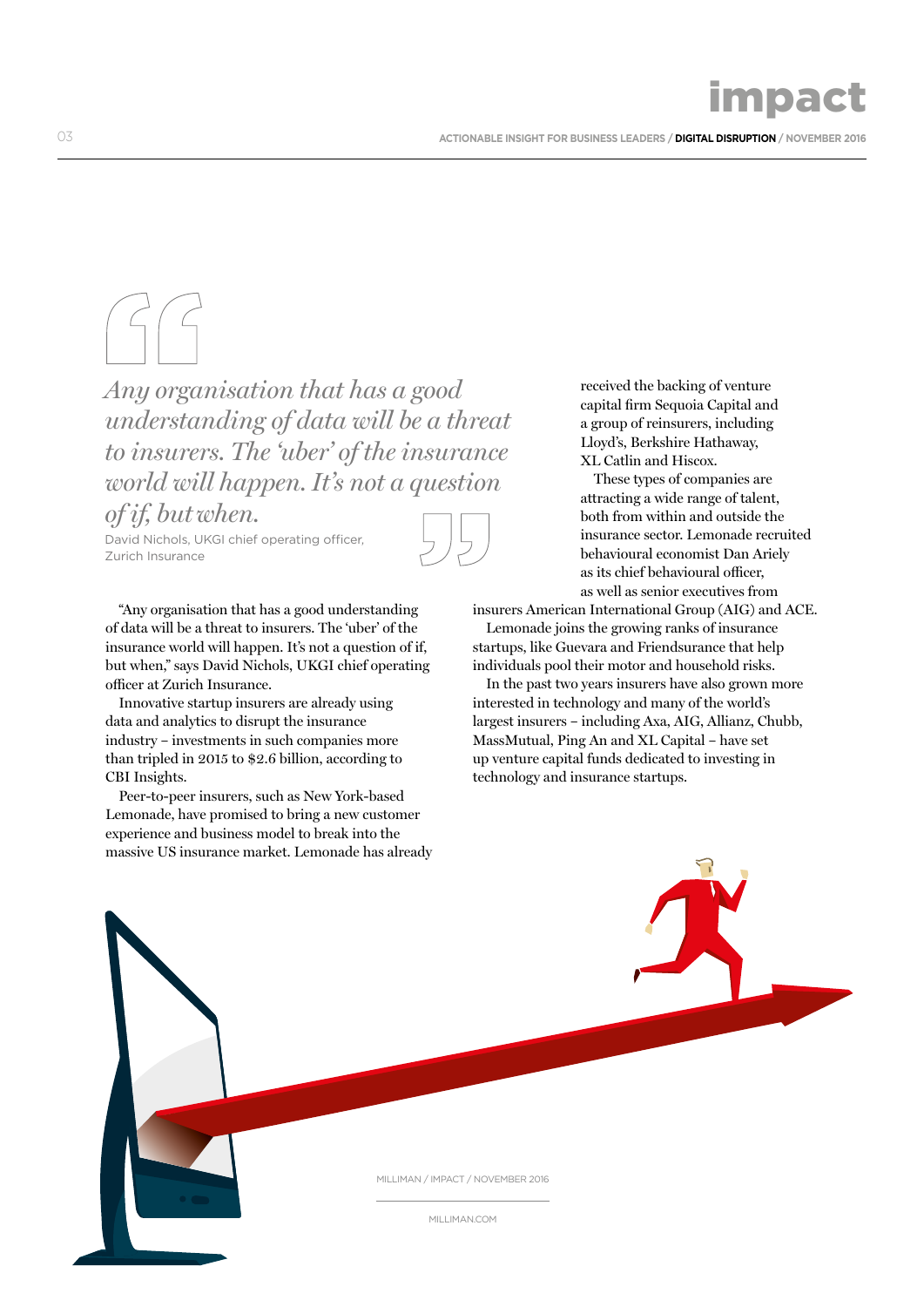**ACTIONABLE INSIGHT FOR BUSINESS LEADERS / DIGITAL DISRUPTION / NOVEMBER 2016**



According to CB Insights, insurer investment in technology startups is heading for a record year in 2016. In the first quarter alone there were nearly 20 such deals, compared with just eight in the same period of 2015. Collectively, the insurance industry is believed to have invested more than \$1 billion in technology startups.

Some insurers have gone even further and have looked to tap into the innovative spirit of startups

by establishing their own in-house technology hubs or arm's length technology incubators. For example, UK insurer Aviva has Digital Garages (in London and Singapore) where it develops and applies new technologies to its insurance business (see box, page 5).

Investing in a startup or an incubator gives an insurer the opportunity to transform its business model and culture and to get to the "substance" of which technologies will make a difference to customers, according to Nichols.

"Startups and incubators help insurers test out new ideas and increase their metabolic rate for the digital age," he says.

### *New entrants are unshackled by the past and do not have legacy systems and historical ways of working.*

Neil Cantle, principal and consulting actuary at Milliman

Despite all the talk of startups and new technology, for some, disruptive technology for insurers boils down to data. There will be much more data available to insurers on customers and risk in the future. "Most digital solutions rely on some form of data and insight, which enables insurers to better target customers and deliver product," says Nichols. "Innovation will come from knowing more about individual customers," he adds.

The world of data and analytics may be about to reach a "tipping point," says Mark McLaughlin, global industry leader for insurance at IBM. The cost of sensors has been falling and connectivity rising, fuelling the availability in data. At the same time, analytics in the cloud is becoming more accessible to insurers and easier to use.

Developments in data and analytics already seen in telematics will quickly be followed in the home, and eventually in healthcare and business, as hubs and sensors become cheaper, predicts McLaughlin.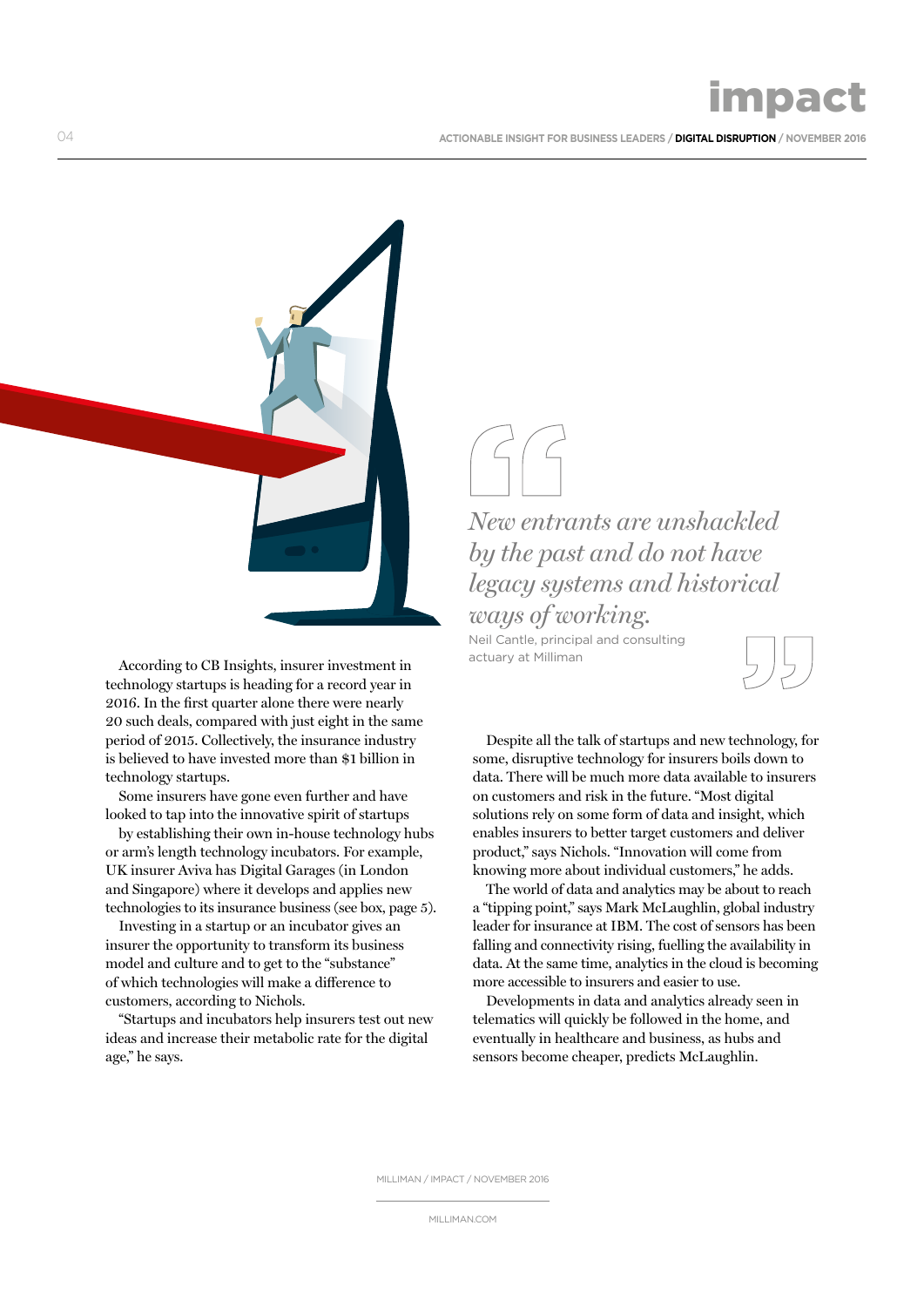*Information on risk, through sensors, medical devices, smartphones, etc., will enable us to measure risk in ways that are fundamentally different.*

Mark McLaughlin, global industry leader for insurance, IBM

### ANDREW BREM, CHIEF DIGITAL OFFICER AT AVIVA, SAYS TECHNOLOGY IS HELPINGTHE FIRM MAKE INSURANCE MORE ENGAGING, AS WELL AS HELPING CUSTOMERS BETTER MANAGE THEIR RISKS

Based right in the heart of London's technology hub, Aviva's Digital Garage is where the UK insurer is looking

Aviva's chief digital officer. "We are digitising what Aviva

much more convenient, efficient and engaging experience for consumers. Something they might not be getting from the insurance industry today.

According to Brem, customer dealings with insurers

"Our goal is one-click convenience and an end to form filling, with more digital engagement with customers. It is all about driving customer engagement to help people make smarter decisions," he says.

Digital technology will enable insurers to get closer to their customers and address a broad range of needs across product lines, believes Brem. "In the digital world, investments, health and general Insurance – to all he says.

Brem also sees an important role for technology in addressing one of the big challenges facing the insurance industry: encouraging reluctant

"What we do as insurers is important. We are looking them provide for later life. But consumers are typically disengaged and sceptical of insurance," he says.

According to Brem, technology could act as an enabler to engage. For example, artificial intelligence advice to insurers, as well as ask questions to gauge an individual's risk appetite.

Aviva already has experience of using technology to increase engagement and influence consumer behaviours. It was one of the first insurers to use telematics to monitor driver behaviour and give feedback

flooding, crime rates, etc., but no one has yet flipped take action. Now we have the analytics ability to do so," says Brem.